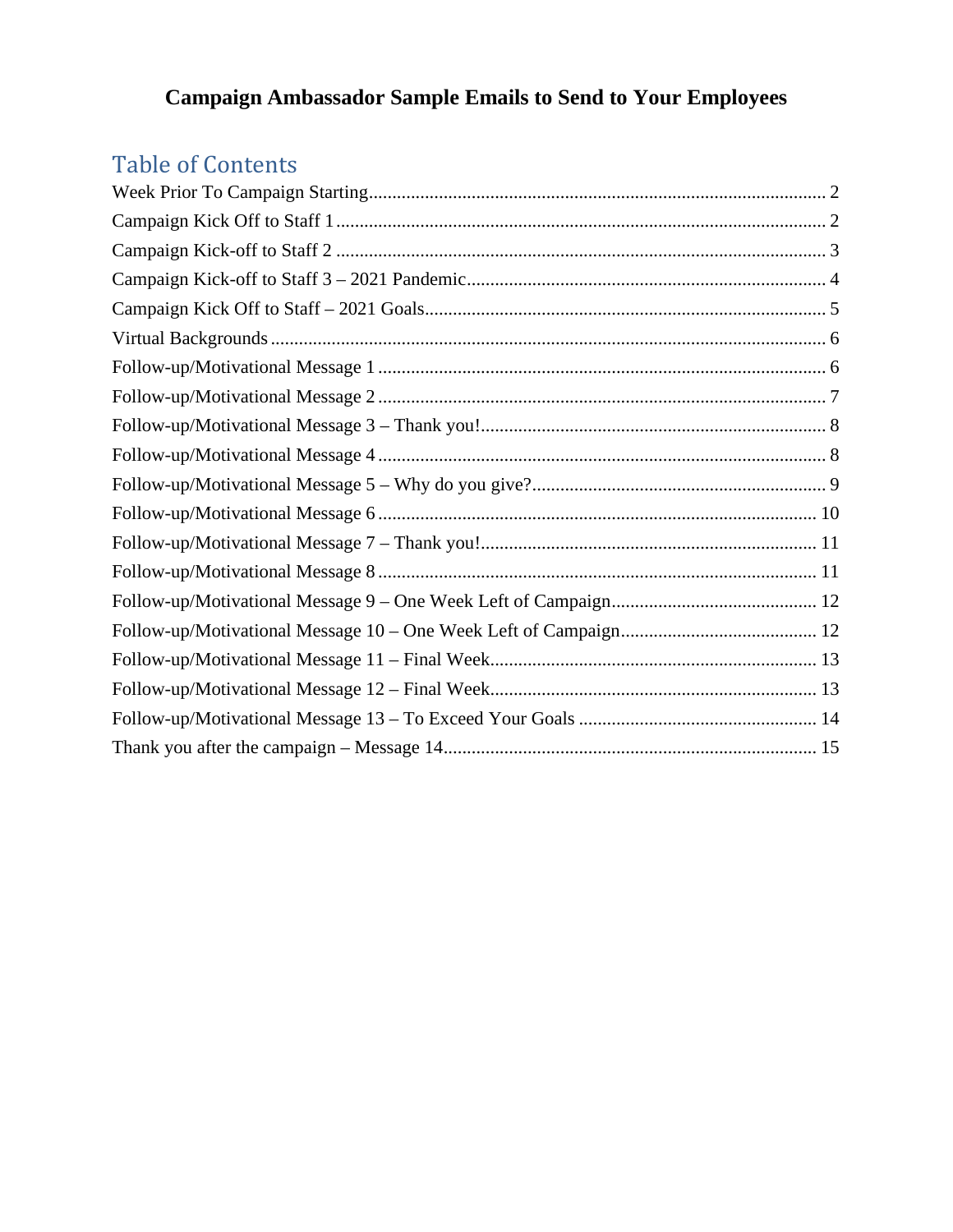#### Week Prior To Campaign Starting

Hi friends,

#### **I am cordially inviting YOU to a virtual VtSHARES pledge party on XX at XX (calendar invite to follow)! View the attached video for your personal invitation from me, your VtSHARES Campaign Ambassador!**

What's VtSHARES? Well, it's the State of Vermont's annual initiative that asks SOV employees to make a charitable contribution to the eligible VT nonprofits of their choice. Employees can donate as little or as much as they'd like through a one-time paycheck deduction in January, or from each paycheck throughout 2021. As little as \$1 per pay period -\$26 total- can make a huge difference in the life of a Vermonter. This year's campaign runs Monday, October  $25<sup>th</sup>$  through Friday, November 5<sup>th,</sup> 2021.

What's in it for you? **Well, VTLIB employees who donate in the first week of the Campaign (Monday, October 25 – Friday, October 29) will receive a special gift bag from me!**  Donators can also choose to receive a special VtSHARES pin when pledging.

Please visit the VtSHARES website [\(www.vtshares.vermont.gov\)](http://www.vtshares.vermont.gov/) and write down the name of the nonprofit(s) you'd like to donate to, along with their special code. On Monday, you'll be able to pledge online during our party (with assistance from me, if needed)! You do not need to stay the entire time – just pop in when you're ready! Of course, if you'd rather pledge on your own time during the first week, feel free! Just let me know you've donated if you'd like a special gift bag from me.

I'll send a reminder email on Monday with this information, too. See you soon!

Happy donating!

#### Campaign Kick Off to Staff 1

Good morning everyone,

As many of you already know, each year the State runs a charitable giving program called [VtSHARES.](http://vtshares.vermont.gov/) This year's campaign runs from Monday, October 25<sup>th</sup> through Friday, November 5th, 2021.

I hope you will take the time to consider giving through payroll deductions to one or many of the great nonprofit organizations here in Vermont. The combined generosity of so many of us impacts the vulnerable in countless ways. All of us – managers and non-managers, classified and exempt - pledge to support hundreds of nonprofits that fund a tidal wave of needs (for the elderly, disabled, less fortunate, animal shelters, land conservation, wildlife conservation, food insecurity and more). We work hard every day to make Vermont a better place, and we are now asking you to consider a contribution to help make someone else's life a bit better for them as well.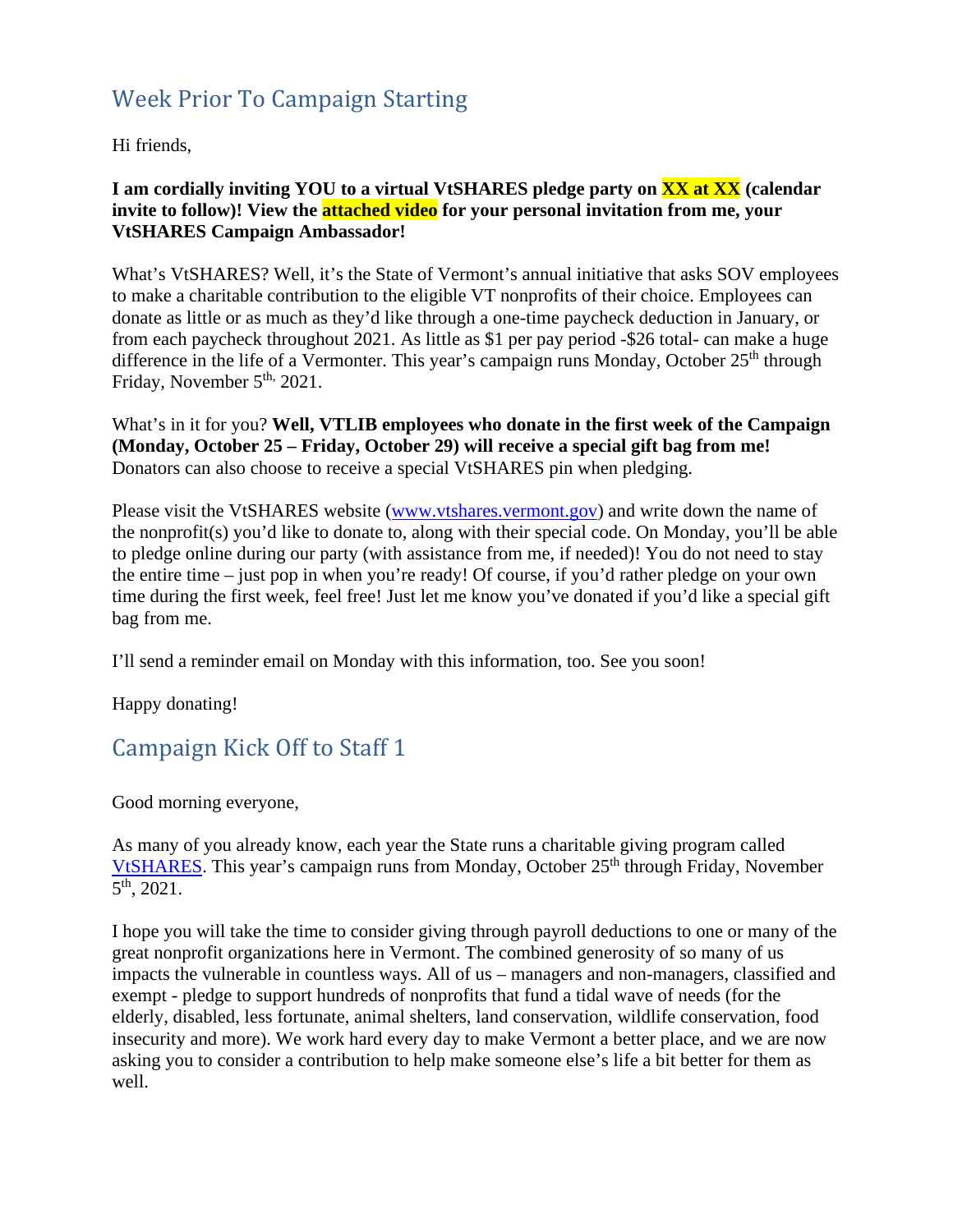You may simply go to [vtshares.vermont.gov,](http://vtshares.vermont.gov/) click on the [PLEDGE](https://vtshares.vermont.gov/content/pledge) link and fill in the online form. Not sure which nonprofit organization to choose? The website also provides the list of approved nonprofit organizations.

I hope we can exceed our contributions this year – and I'm sure we can with your help. Please feel free to reach out with any questions you may have.

Thank you for your time and consideration.



# Campaign Kick-off to Staff 2

Good morning,

It's VtSHARES time! For those who are not familiar with VtSHARES, it is an annual charitable campaign that allows State employees to donate to Vermont based nonprofit organizations through payroll deduction. This year's campaign runs from Monday, October 25 – Friday, November 5 and is completely electronic!

You may wonder why you should participate, well, there are many reasons:

- 1) You get to choose where your money goes;
- 2) It has an impact on our communities;
- 3) It gives nonprofits a general fund to fulfill their mission;
- 4) It allows Vermonters to support Vermonters;
- 5) And…. It's a really easy way to take advantage of the Vermont Charitable Tax Credit. Want to learn more about this tax credit? Check out our FAQ on our website by clicking [here.](https://vtshares.vermont.gov/faq)

You can find out more information or donate now by visiting the VtSHARES Website at [www.vtshares.vermont.gov.](http://www.vtshares.vermont.gov/)

Thank you all!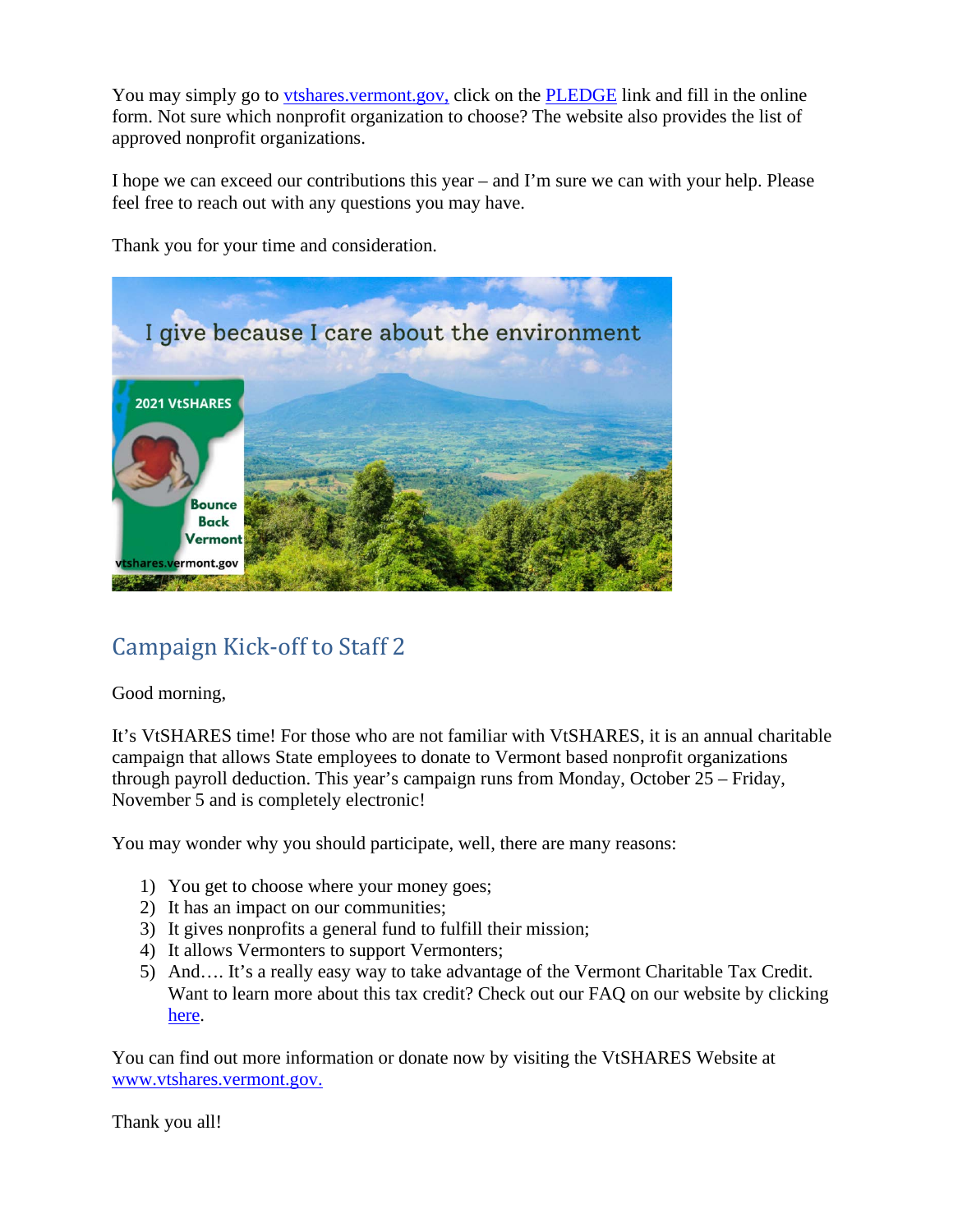

### Campaign Kick-off to Staff 3 – 2021 Pandemic

Good morning everyone,

Can you believe that it's been a year since the amazing success of last year's VtSHARES Campaign!

Well, here we are again.... and sadly, we all know too well that the last 18 months have seen unbelievable hardships and loss for so many around the world and for our families, friends and neighbors here at home. As a nation, we could never have imagined or foreseen the way our lives have been changed.

As for so many, the strength of Vermonters has been tested to its fullest, and as always, through difficult and challenging times, we come together and grow stronger for each other! This is just one of the many reasons that makes Vermont a very special place to live and raise our families. Our communities are strong, compassionate and giving. We are the best of the best at looking out for one another when times are difficult, and I know that this year's 2021 Bounce Back Vermont VtSHARES Campaign will explode with the very important support from each of you.

Please set a reminder to go to <https://vtshares.vermont.gov/> to see all the amazing charitable organizations available for us to contribute to that will help our friends, families and neighbors. Your support is so important!

Please reach out to me with any questions that I can assist with.

Thank you all!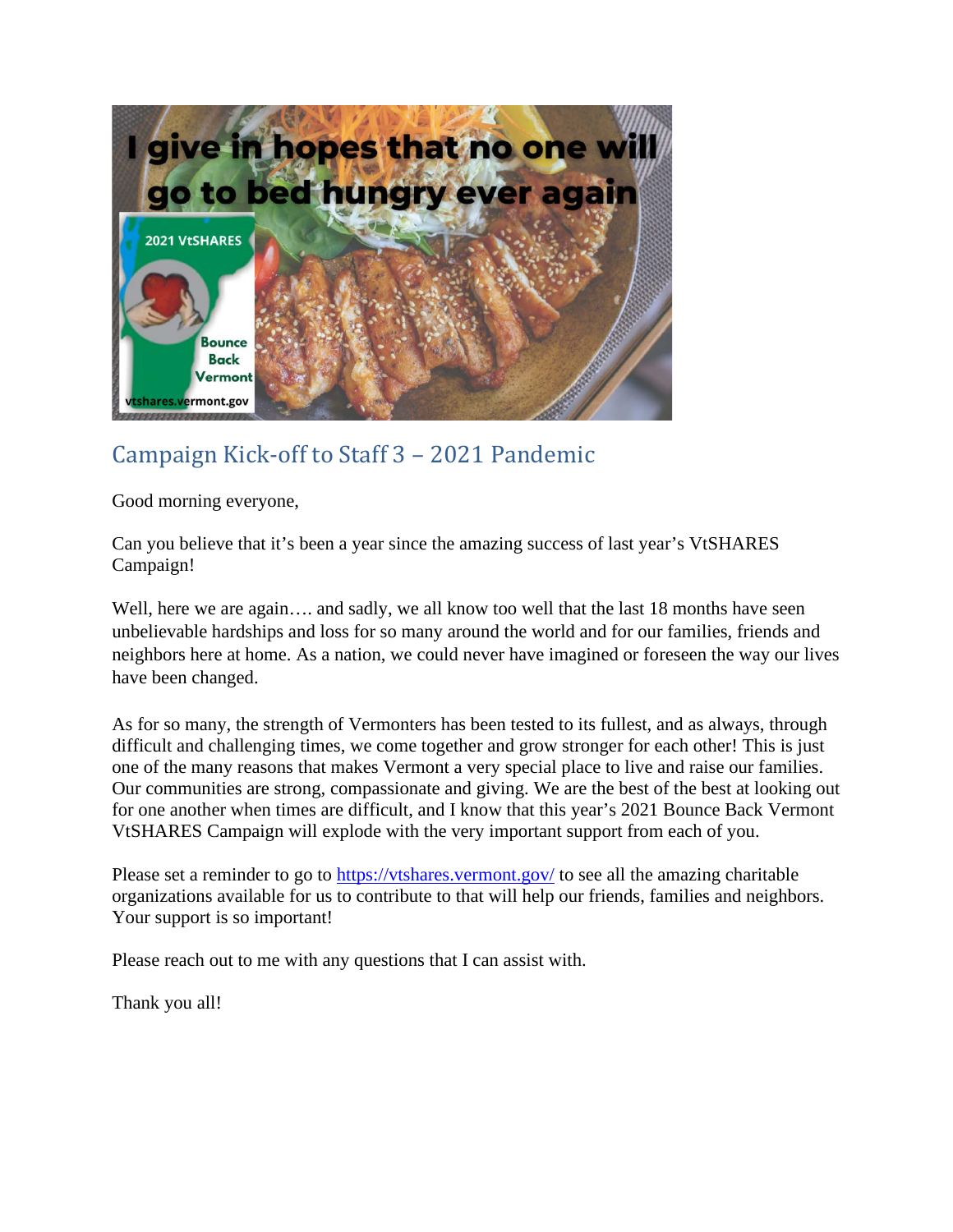

### Campaign Kick Off to Staff – 2021 Goals

Good morning team,

The 2021 [VtSHARES](https://vtshares.vermont.gov/) Campaign Season, is underway through 5:00 PM Friday, November 5, 2021. Our collective State goals are to have 904 State employees raise a grand total of \$235,858. Just imagine what we could do to those goals if each of us pledged \$1 every pay period!?!?

I invite you to browse the list of over [100 nonprofit organizations](https://vtshares.vermont.gov/content/nonprofit-organizations) to choose from this year and pledge to any that speak to your heart. You may choose to have your donation deducted as a onetime payroll deduction on January 13, 2022, or to divide your total equally by 26 pay periods. Either way, there's a quick and easy [pledge online form](https://vtshares.vermont.gov/content/pledge) for your convenience.

Thank you for the many ways you choose to assist those in need. Should you decide to include [VtSHARES](https://vtshares.vermont.gov/content/state-employees) as one of those ways and would like to be entered into a drawing to win a sweet surprise, please let me know you pledged and your name will be included in my raffle.

Please let me know if you have any questions or if I may assist in any way.

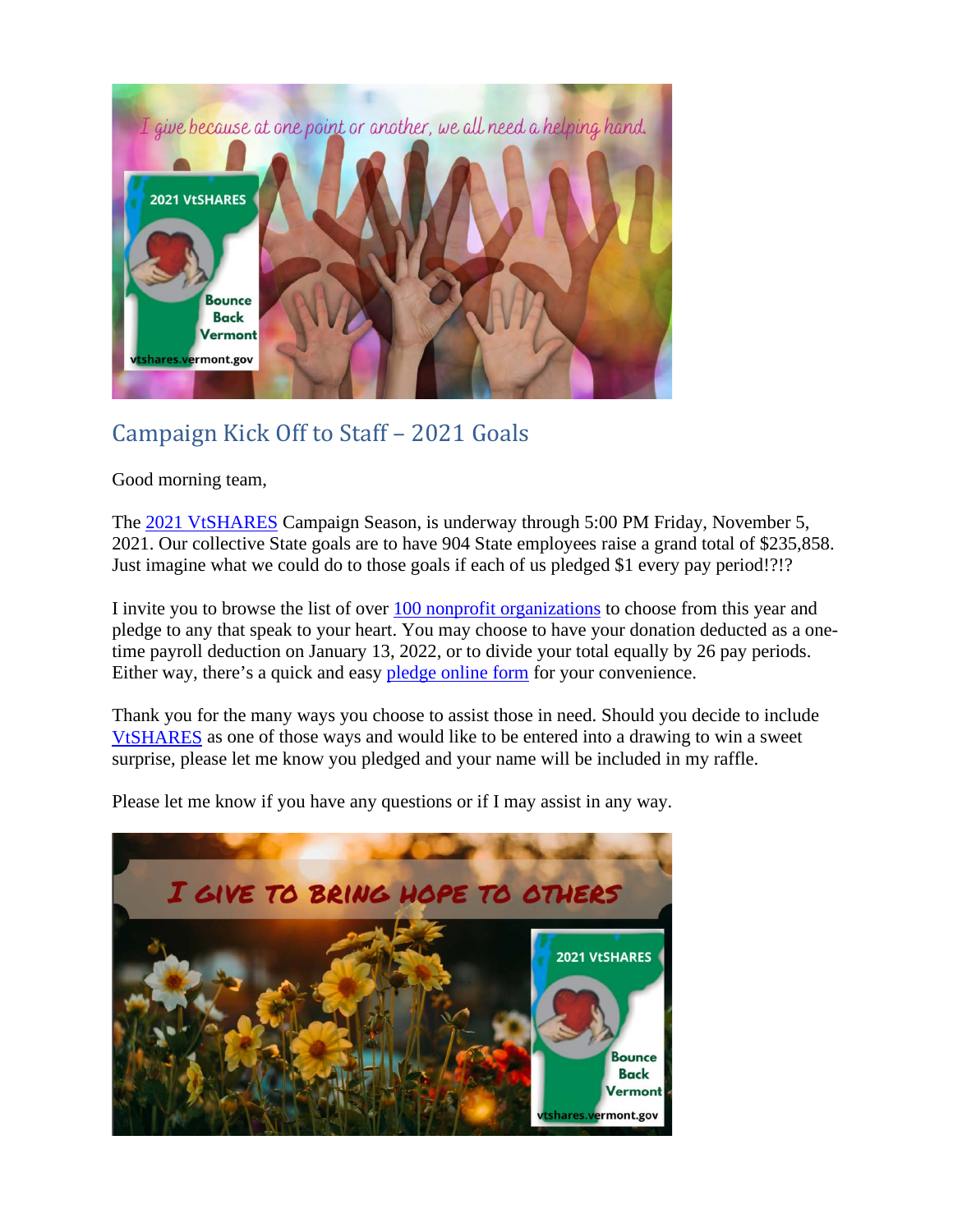# Virtual Backgrounds

Hello! Hello!

Looking for a fun background for your virtual meetings? Look no further! There are more than 10 to choose from on the [VtSHARES website](https://vtshares.vermont.gov/content/state-employees) that speak to various areas that campaign pledges support. Please consider using these backgrounds to help raise awareness of those in our communities that could use our support, especially this year during the pandemic.

If there's a specific area of interest you'd like a background created for, please email [aoa.vtshares@vermont.gov](mailto:aoa.vtshares@vermont.gov) and they'll do their best to create one for you!



# Follow-up/Motivational Message 1

Greetings everyone,

Can we possibly get 100% participation in our agency/department?? How cool would that be? Please remember that every contribution helps, that is the power behind combining so many donations.

Let's exceed our contributions this year!

VtSHARES Campaign is online with great information and nonprofit organization codes at <http://vtshares.vermont.gov/>

Thanks to all of you.

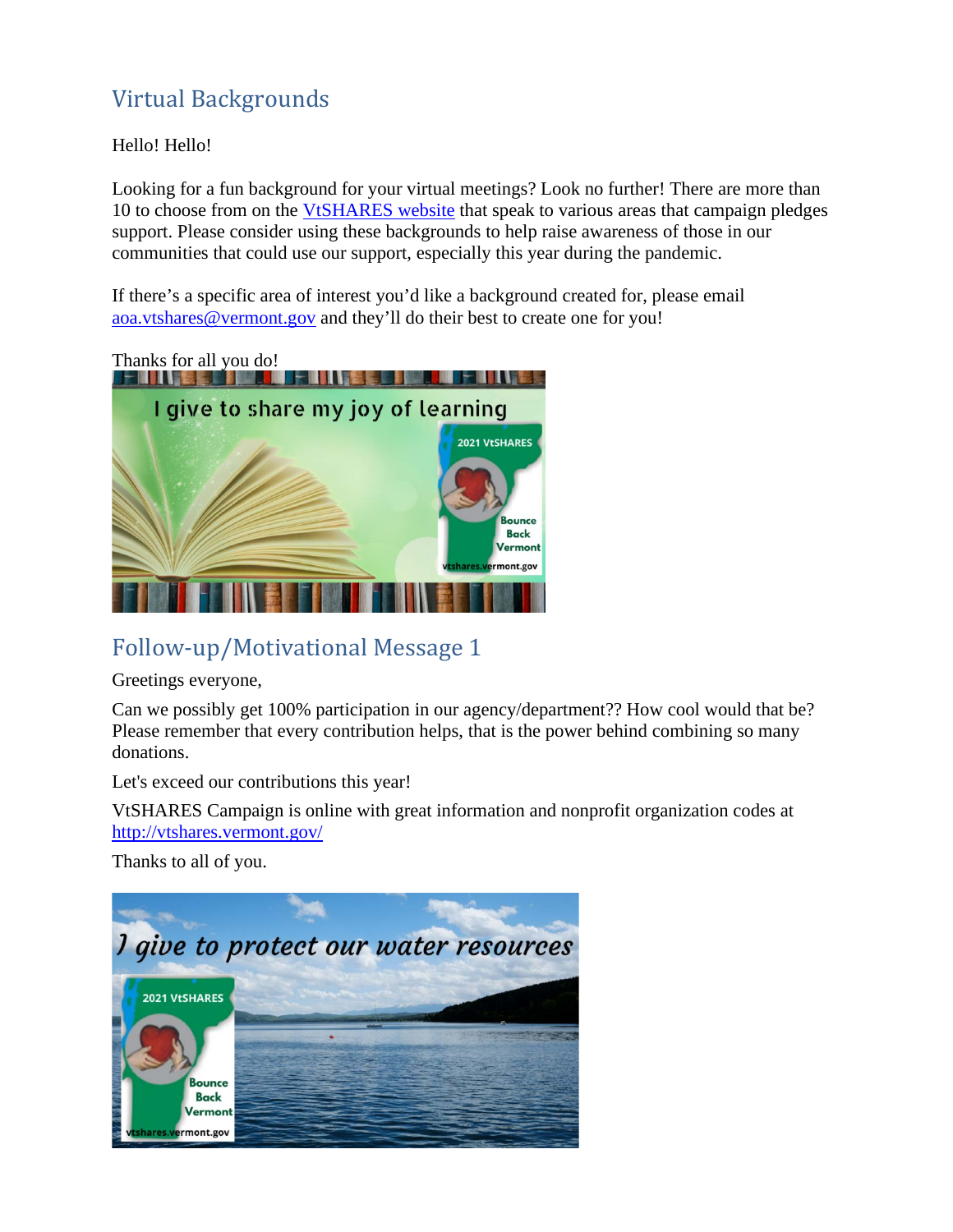# Follow-up/Motivational Message 2

You may have seen this before, but it is so powerful that I am sharing it once again. This article - [5 Ways Giving Is Good for You | Greater Good Magazine](https://greatergood.berkeley.edu/article/item/5_ways_giving_is_good_for_you) is amazing. In it, the author references five ways how, as the title articulates, giving is beneficial for you and offers some science behind each claim.

I was under the impression that to give meant that you had to give selflessly with no expectation of getting something back in return. The thought of receiving something in exchange for giving, works completely against itself in my mind…. but is it true? Do I receive more than I give?

I will be the first to admit that the following offers a new, and maybe counterintuitive, way to think about giving and one that we should be sharing when asking others to participate!

- 1. **Giving makes us feel happy.** [A 2008 study by Harvard Business School professor](https://greatergood.berkeley.edu/article/item/5_ways_giving_is_good_for_you)  [Michael Norton and colleagues found that giving money to someone else lifted](https://greatergood.berkeley.edu/article/item/5_ways_giving_is_good_for_you)  [participants' happiness more that spending it on themselves.](https://greatergood.berkeley.edu/article/item/5_ways_giving_is_good_for_you)
- 2. **Giving is good for our health** [A wide range of research has linked different forms](https://greatergood.berkeley.edu/article/item/5_ways_giving_is_good_for_you) of [generosity to better health, even among the sick and elderly.](https://greatergood.berkeley.edu/article/item/5_ways_giving_is_good_for_you)
- 3. **Giving promotes cooperation and social connection** [When you give, you're more](https://greatergood.berkeley.edu/article/item/5_ways_giving_is_good_for_you)  [likely to get back: Several studies, including work by sociologists Brent Simpson and](https://greatergood.berkeley.edu/article/item/5_ways_giving_is_good_for_you)  [Robb Willer, have suggested that when you give to others, your generosity is likely to be](https://greatergood.berkeley.edu/article/item/5_ways_giving_is_good_for_you)  [rewarded by others down the line.](https://greatergood.berkeley.edu/article/item/5_ways_giving_is_good_for_you)
- 4. **Giving evokes gratitude** [Whether you're on the giving or receiving end of a gift, that](https://greatergood.berkeley.edu/article/item/5_ways_giving_is_good_for_you)  [gift can elicit feelings of gratitude—it can be a way of expressing gratitude or instilling](https://greatergood.berkeley.edu/article/item/5_ways_giving_is_good_for_you)  [gratitude in the recipient. And research has found that gratitude is integral to happiness,](https://greatergood.berkeley.edu/article/item/5_ways_giving_is_good_for_you)  [health, and social bonds.](https://greatergood.berkeley.edu/article/item/5_ways_giving_is_good_for_you)
- 5. **Giving is contagious** [When we give, we don't only help the immediate recipient of our](https://greatergood.berkeley.edu/article/item/5_ways_giving_is_good_for_you)  [gift. We also spur a ripple effect of generosity through our community.](https://greatergood.berkeley.edu/article/item/5_ways_giving_is_good_for_you)

You really do receive more than you give. Won't you please join me in giving this year for a better Vermont?

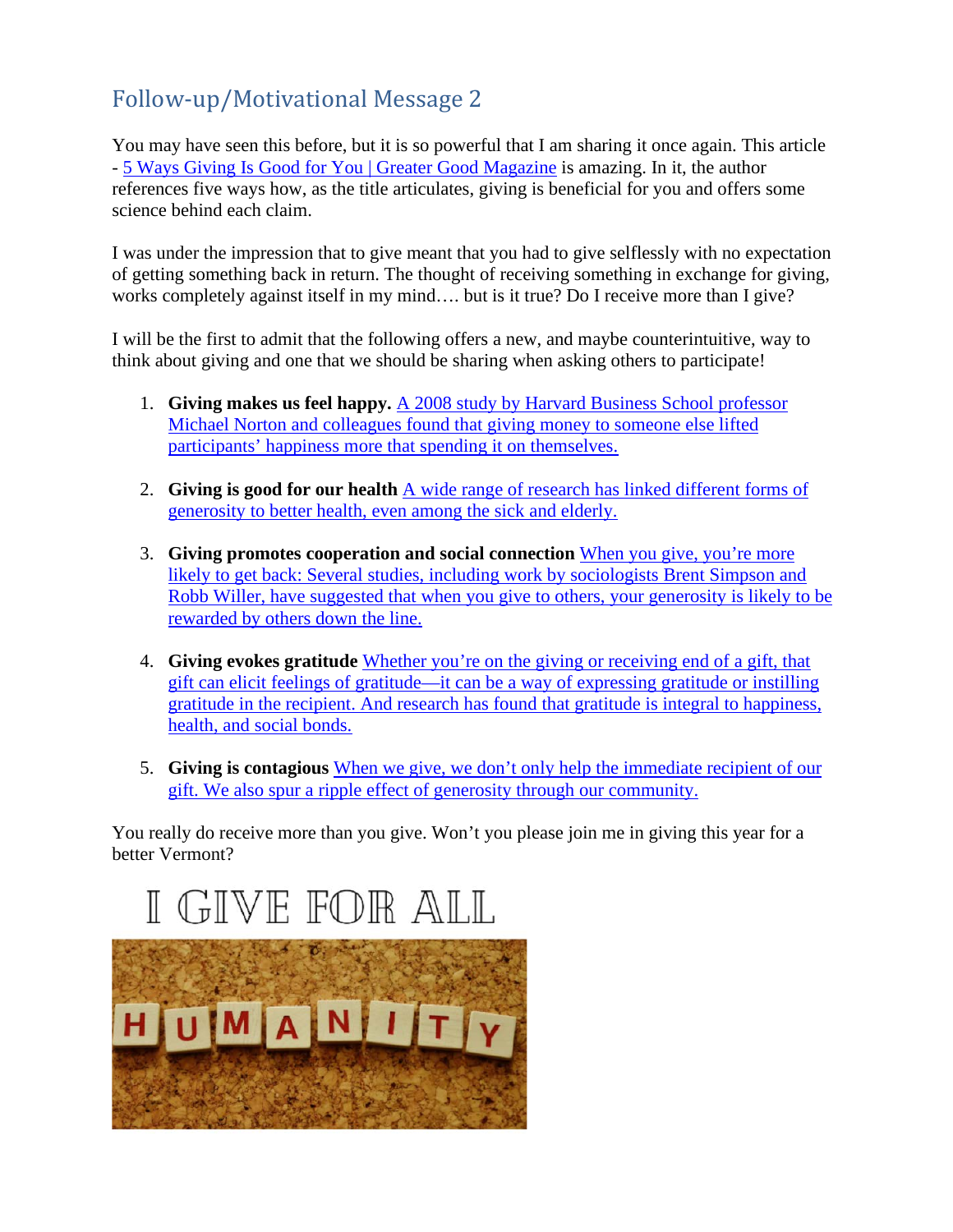# Follow-up/Motivational Message 3 – Thank you!

#### Greetings!

I just want to take a moment to truly THANK YOU for your caring hearts and service! Whether it's taking a moment to reach out to a neighbor in need, sending a card to someone who might not have much interaction with others during this pandemic, or serving your community in some other way, thank you!

Spreading kindness and awareness is what VtSHARES is truly about. And if donating to local nonprofits is a way you'd also like to contribute, please visit the [VtSHARES website f](https://vtshares.vermont.gov/content/pledge)or a quick and easy way to do so through payroll deductions.



Once again, my sincere gratitude for who you are and all you do!

# Follow-up/Motivational Message 4

What is responsibility? … Well, it's our ability-to-respond.

Our ability to respond. All of us have an ability to respond. We respond constantly throughout the day. We respond to our co-workers, we respond to emails, we respond to tasks, and so on. Yet, when we look beyond what is put in front of us daily to respond to, there is always this outer layer of things that need a response. Things that are easily ignored when we look away. We see someone on the street without a home, we see children and families in our neighborhoods without daily necessities like food, clothes and heat, we see children entering a time in their life where they are the most easily influenced and entering a world where the opioid epidemic is rampant. If we are honest with ourselves, when we really stop and look around, there is a lot around us that needs a response.

One of the most beautiful things about VtSHARES is how much easier and do-able it makes our ability to respond. It doesn't matter how much you give. Most of us think when we contribute to a cause, it must be a substantial amount right then. But I'm here to say no, it doesn't… \$1 a week is easier than \$100 today, or even \$100 next week. \$1 a week for an entire year is only \$52.00. For some of us, that's a tank of gas, if we're lucky – it's two. [\\$52 can provide 85 meals for food](https://vtshares.vermont.gov/sites/vtshares/files/documents/What%20your%20dollar%20can%20do%20-%20VtSHARES%20Final.pdf)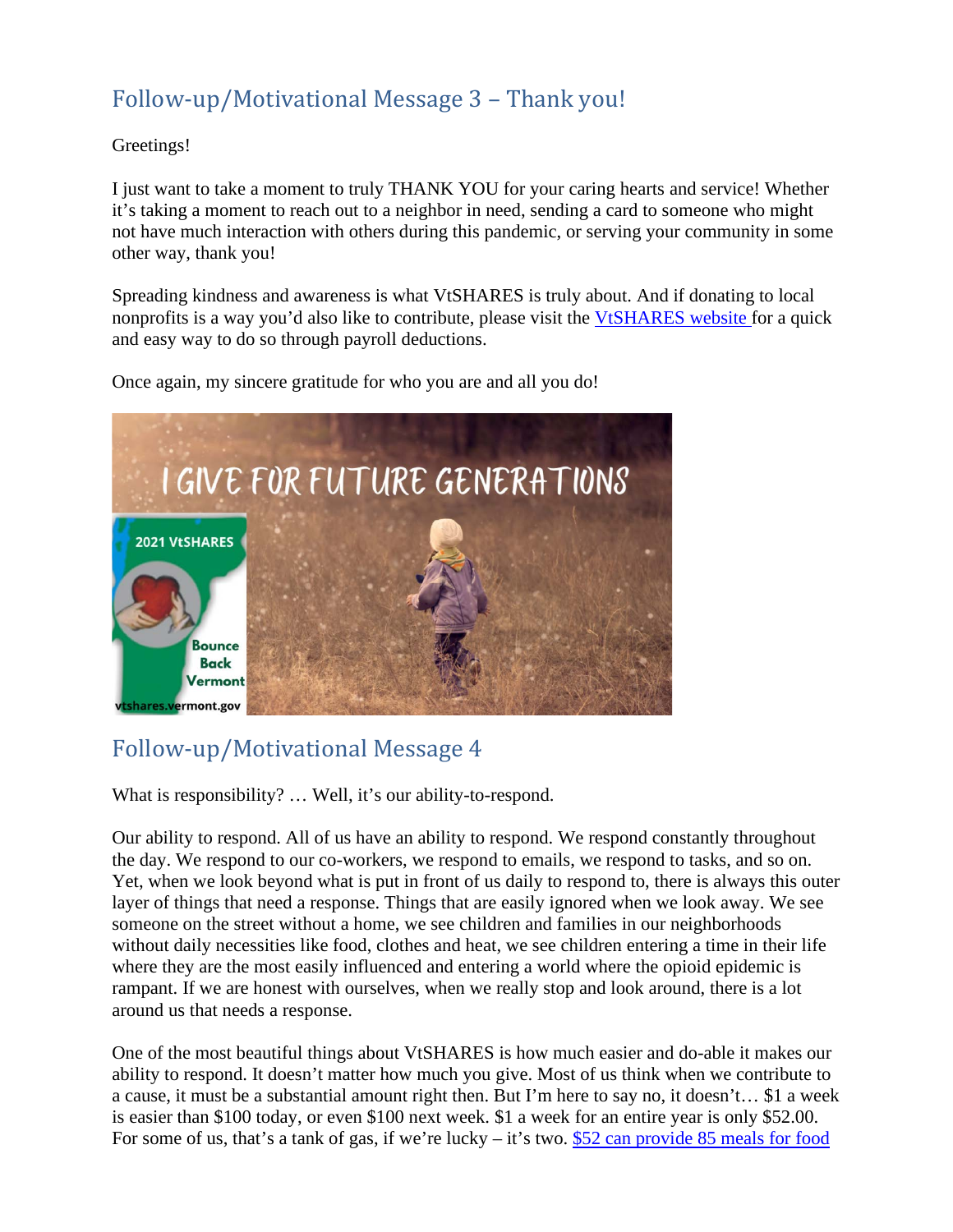[insecure Vermonters.](https://vtshares.vermont.gov/sites/vtshares/files/documents/What%20your%20dollar%20can%20do%20-%20VtSHARES%20Final.pdf) If each state employee donated \$1 a week for an entire year, that is over \$400,000 that gets poured into our local communities. If we are truly honest with ourselves, most of us could afford to give more than \$1 a week. Suddenly, our ability to respond becomes more doable, doesn't it?

VtSHARES Campaign is now on-line. I invite you to review the [nonprofit organizations](https://vtshares.vermont.gov/content/nonprofit-organizations) and see if there is something you want to respond to.

Thanks to all of you!



# Follow-up/Motivational Message 5 – Why do you give?

Happy day team!

One of the many reasons I give to VtSHARES is they inspire me to bring awareness to local nonprofits working so hard to serve those in need. Two I'd like to highlight that could use our support, especially this year during the COVID-19 pandemic are:

[Central Vermont Council on Aging](https://www.cvcoa.org/) supports Central Vermonters to age with dignity and choice. Services include meals on wheels, long-term care coordination, Medicare help, family caregiver supports, helpline, volunteers, healthy aging and wellness activities. *(VtSHARES code 12-260)*

[The Vermont Foodbank's](https://www.vtfoodbank.org/) mission is to gather and share quality food and nurture partnerships so that no one in Vermont will go hungry. They distribute millions of pounds of food annually through their 215 partner food shelves and meal sites. They also distribute food directly through a variety of programs focusing on youth and older adults. *(VtSHARES code 12-610)*

What is your reason to give? If you'd like to share your personal testimonial, please send to [aoa.vtshares@vermont.gov.](mailto:aoa.vtshares@vermont.gov) They'd love to include it on their [website](https://vtshares.vermont.gov/stories) to inspire others *(and spoiler alert –Campaign Ambassadors of offices with the most participation in sharing of personal testimonials will be in the running to win an award).* 

Thank you for all the reasons you choose to give in your own ways!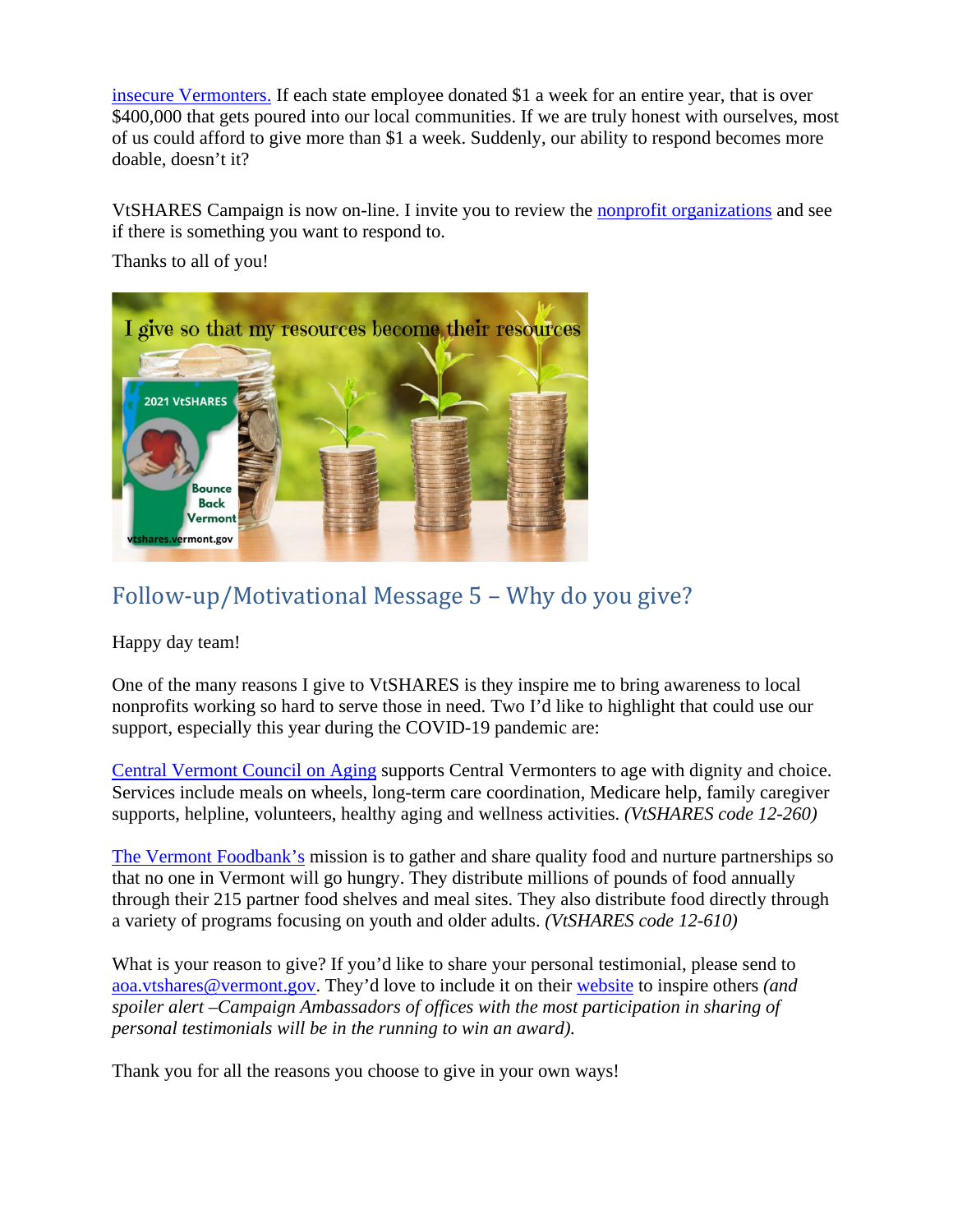# Follow-up/Motivational Message 6

#### Hello Team!

How many of us would love to boost office morale? Even the most pleasant of offices would say "YES!" to a morale boost; I mean, have you ever heard of an office having too high morale?!

Recently, I read an article in Forbes magazine, [How Charitable Giving Can Boost Office Morale](https://resources.mtopconsulting.com/hubfs/resources-pdfs/How-Charitable-Giving-Can-Boost-Office-Morale-While-Helping-The-Community-Forbes.pdf)  [While Helping the Community](https://resources.mtopconsulting.com/hubfs/resources-pdfs/How-Charitable-Giving-Can-Boost-Office-Morale-While-Helping-The-Community-Forbes.pdf) The article was fascinating and as I read it, I found that VtSHARES offers all the pieces that this article claims to be "most important" in a workplace campaign.

- 1) **Choose the right cause** That is exactly what VtSHARES allows you to do! While some workplace campaigns offer a single or a few nonprofit organizations to choose from, VtSHARES offers the opportunity to the employee to choose the right cause for them!
- 2) **Voluntary Participation**  VtSHARES is completely voluntary. It's not something you have to do, and the electronic pledge system allows employees added privacy to their donation!
- 3) **Increases Networking**  Sometimes YOU are the link between the State and the nonprofit organization you want to see participate in VtSHARES. Increase your network by connecting with the Committee or a local nonprofit to see how you can help!
- 4) **Convenience**  You don't even have to leave the office, or your desk for that matter. From the comfort of your workspace, you can make a huge impact on your local community.

And lastly, my favorite…

5) **Improve Office Morale** – As each person chooses to participate, they are left with a feeling of providing a greater impact on their community. This feeling boost employee morale, which in turn can positively affect their colleagues and workplace.

Now is the time to take advantage of this campaign and boost office morale! Visit the VtSHARES website at<http://vtshares.vermont.gov/> to see if there is a nonprofit organization you would like to see benefit from your participation.

With great appreciation and respect,

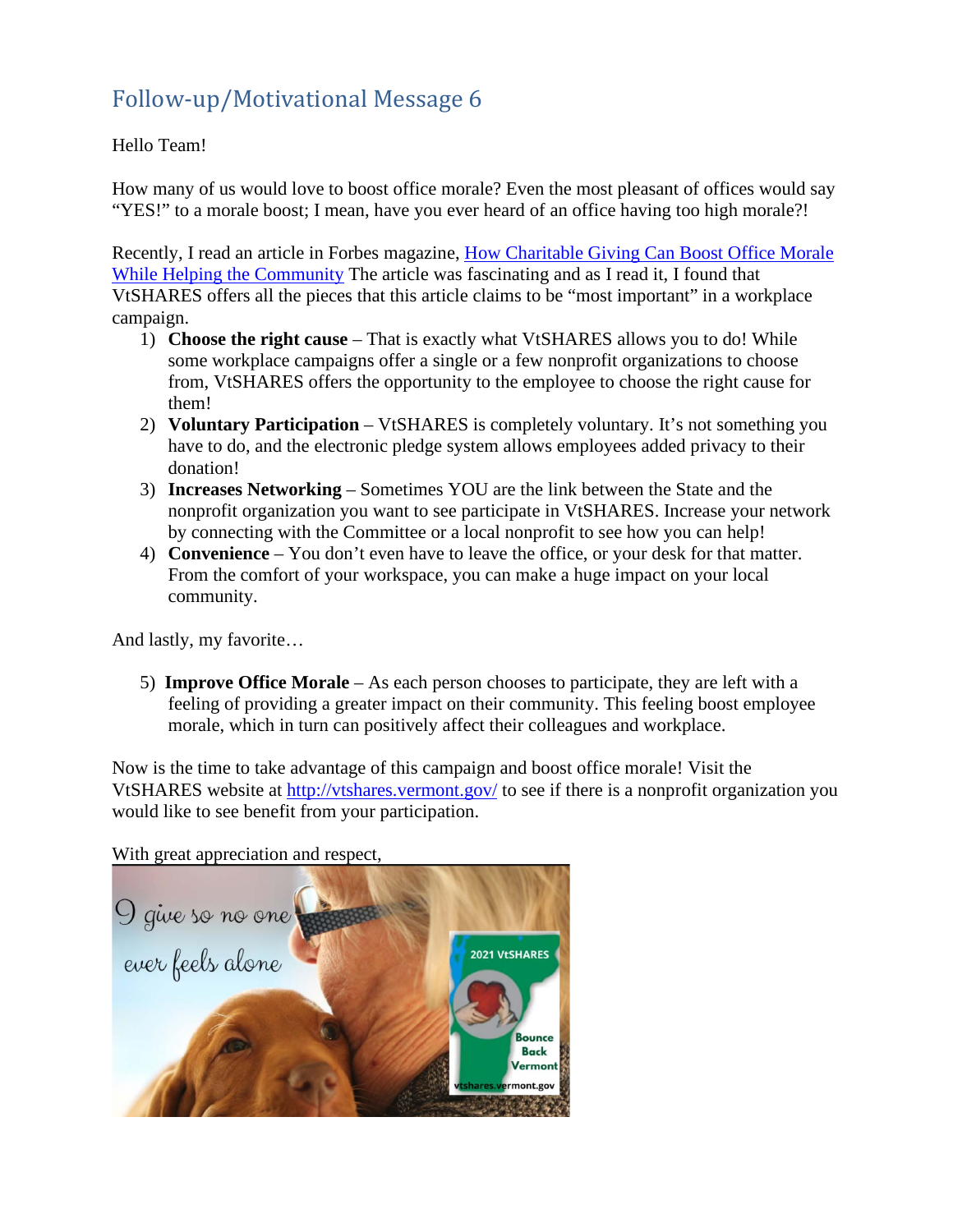#### Follow-up/Motivational Message 7 – Thank you!

Good morning team,

"We often take for granted the very things that most deserve our gratitude." – Cynthia Ozick.

I didn't want to let another moment go by without thanking YOU for all you do for our office, the State and in your personal life. It's people like you that make Vermont a beautiful state to live, work and play in, thank you!

And many thanks to the nonprofits serving our communities and the work they do. If you'd like to support their ongoing efforts, you're welcome to contribute through payroll deductions via the [VtSHARES](https://vtshares.vermont.gov/) Campaign, which is underway through November  $5<sup>th</sup>$  this year.

Again, thank you!

#### Follow-up/Motivational Message 8

Good morning everyone,

In case you hadn't heard, or you flagged the earlier emails to come back to, but they have somehow gotten buried, this is a reminder that it is VtSHARES time! Everything is electronic, including the pledge card, which can be found online at [http://vtshares.vermont.gov/.](http://vtshares.vermont.gov/)

You can look up what [nonprofit organizations](https://vtshares.vermont.gov/content/nonprofit-organizations) are participating this year, as well as make your donation online through the [Online Pledge Card](https://vtshares.vermont.gov/content/pledge) This system provides added security and privacy, should you choose to participate, and a bonus… it's really easy!

VtSHARES is a great way to take advantage of an extremely easy way to impact your communities, through payroll deduction. It is also a fantastic way to take advantage of the Vermont Charitable Contribution Tax Credit. To learn more about the Tax Credit, visit the [Charitable Contribution Tax Credit | VtSHARES Campaign.](http://vtshares.vermont.gov/content/charitable-contribution-tax-credit)

Should you decide to participate, **XXX** has decided to go the extra mile and create a raffle of sorts. It's completely voluntary, but if you choose to participate in VtSHARES, shoot XXX an email and your name will go into a drawing for a sweet surprise!

If we each do a little, together we can help Vermont to Bounce Back!

With much appreciation,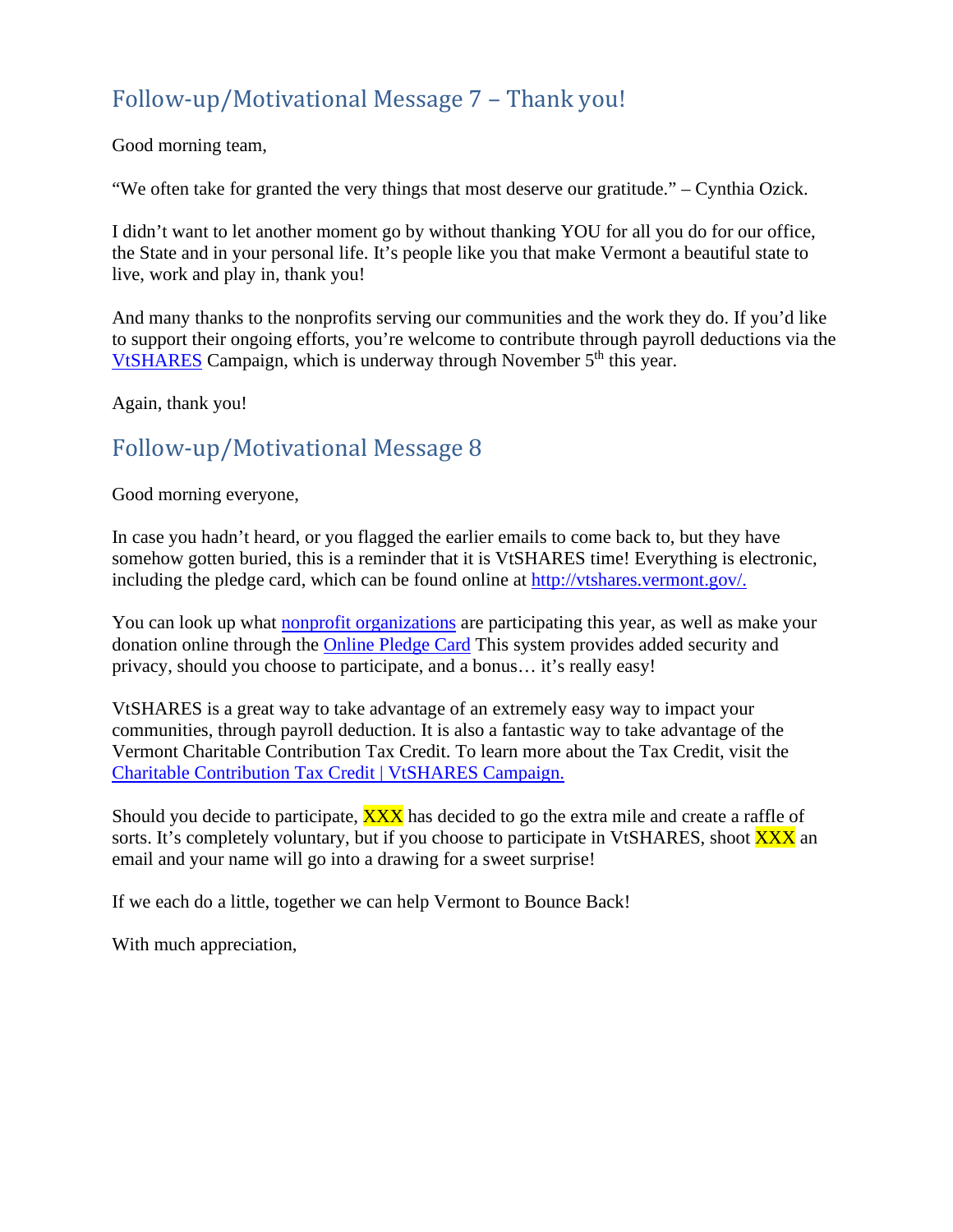

# Follow-up/Motivational Message 9 – One Week Left of Campaign

Only a week left to this year's campaign. Have you had a moment to read [success stories](https://vtshares.vermont.gov/stories) on the VtSHARES website? So many of us know someone that was helped because others were generous enough to donate to a nonprofit organization. Hospice? Literacy? Environment? Humane treatment? Whatever speaks to your heart, you'll find a nonprofit organization in our list to match.

If you're willing to share your testimonial as to why you pledge, please email it to [aoa.vtshares@vermont.gov](mailto:aoa.vtshares@vermont.gov) to be included on the website. In addition, you will be considered for a Campaign Ambassador [Caring and Sharing Award.](https://vtshares.vermont.gov/about-us/awards)

Thank you for taking the time to consider contributing to this year's [VtSHARES](http://vtshares.vermont.gov/) campaign.

#### Follow-up/Motivational Message 10 – One Week Left of Campaign

Only a week left to this year's campaign and we're working hard to exceed last year's contributions. For those who have already pledged, thank you from the bottom of my heart!

For those who have not yet determined how best to contribute, know that a pledge of \$1 per pay [period equals \\$26,](https://vtshares.vermont.gov/sites/vtshares/files/documents/What%20your%20dollar%20can%20do%20-%20VtSHARES%20Final.pdf) which can provide a gas card for a victim of domestic violence to get to court hearing; provide 100 servings of nutritious produce to feed low income seniors; or allow a day of kayaking in a State park for adults with mobility impairment.

Thank you for taking the time to consider contributing to this year's [VtSHARES](http://vtshares.vermont.gov/) campaign.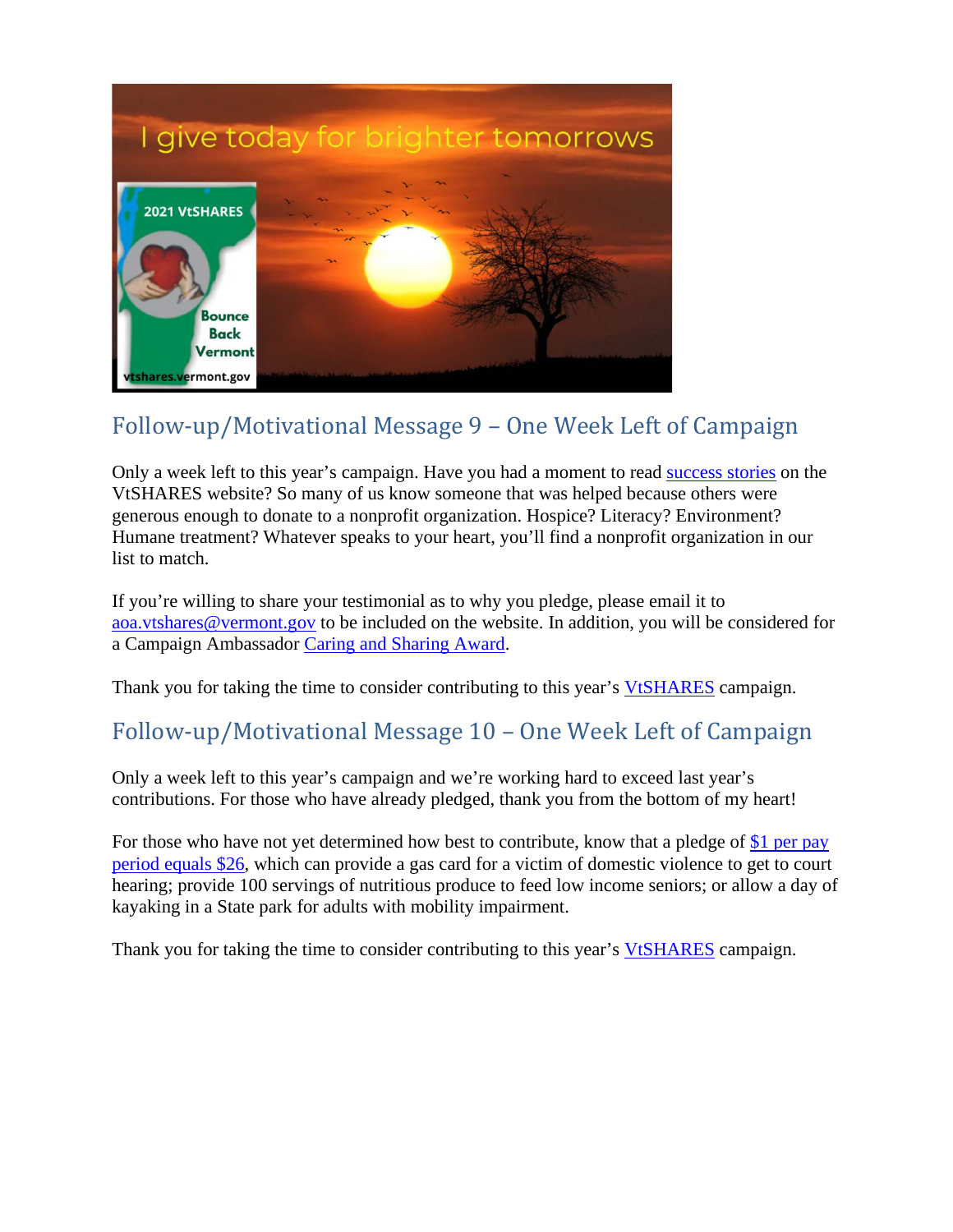#### Follow-up/Motivational Message 11 – Final Week



Hello Everyone!

Well, it's hard to believe that we're quickly coming up on the final week of this year's VtSHARES Campaign! If you haven't decided which nonprofit organization you plan to contribute to, or even if you will be contributing this year, please take a moment to look over the amazing [nonprofit organizations](https://vtshares.vermont.gov/content/nonprofit-organizations) that make such a difference in the lives of Vermonters who benefit from them every day.

Remember  $\sim$  it's not how much one person contributes that matters, it's all the donations together that make these valuable services available to those who find themselves in need. In fact, check out [what a dollar can do.](https://vtshares.vermont.gov/content/state-employees) Please know YOU CAN make a difference!

#### Follow-up/Motivational Message 12 – Final Week

This morning I was reminded of a Martin Luther King quote – "What are you doing for others?". What a great question! Some days I feel as if I am doing plenty – other days not so much. One likes to think that they have some impact on the lives of their loved ones, but outside of family, do I? I hope so.

And [VtSHARES](https://vtshares.vermont.gov/) is the easy way for me to do for others with actual cash. I give my time to other organizations and cash too, but the nonprofits I give to through VtSHARES can now count on my pledges to take their missions forward. When we lift someone up, we lift ourselves as well. I think that is true. Don't you?

The Agency is has already raised **\$XXX**, which is just terrific. The goal for set for the Agency was **\$XXXX.** I feel as if we've got this. I hope you can consider a pledge. Every little bit helps. As an example, for me to give \$2 per pay period, I must give up one 20oz diet coke just one time over two weeks. I can manage (Barely. Please do not discount the value of a diet Coke.  $\circled{.}$ ).

You can find the list of nonprofits [here.](https://vtshares.vermont.gov/content/nonprofit-organizations) And pledging can be done fro[m here.](https://vtshares.vermont.gov/content/pledge) And very importantly, please let me know if you have pledged and I will add your name to a drawing for brownies or cookies.

Thank you all for your ongoing generosity.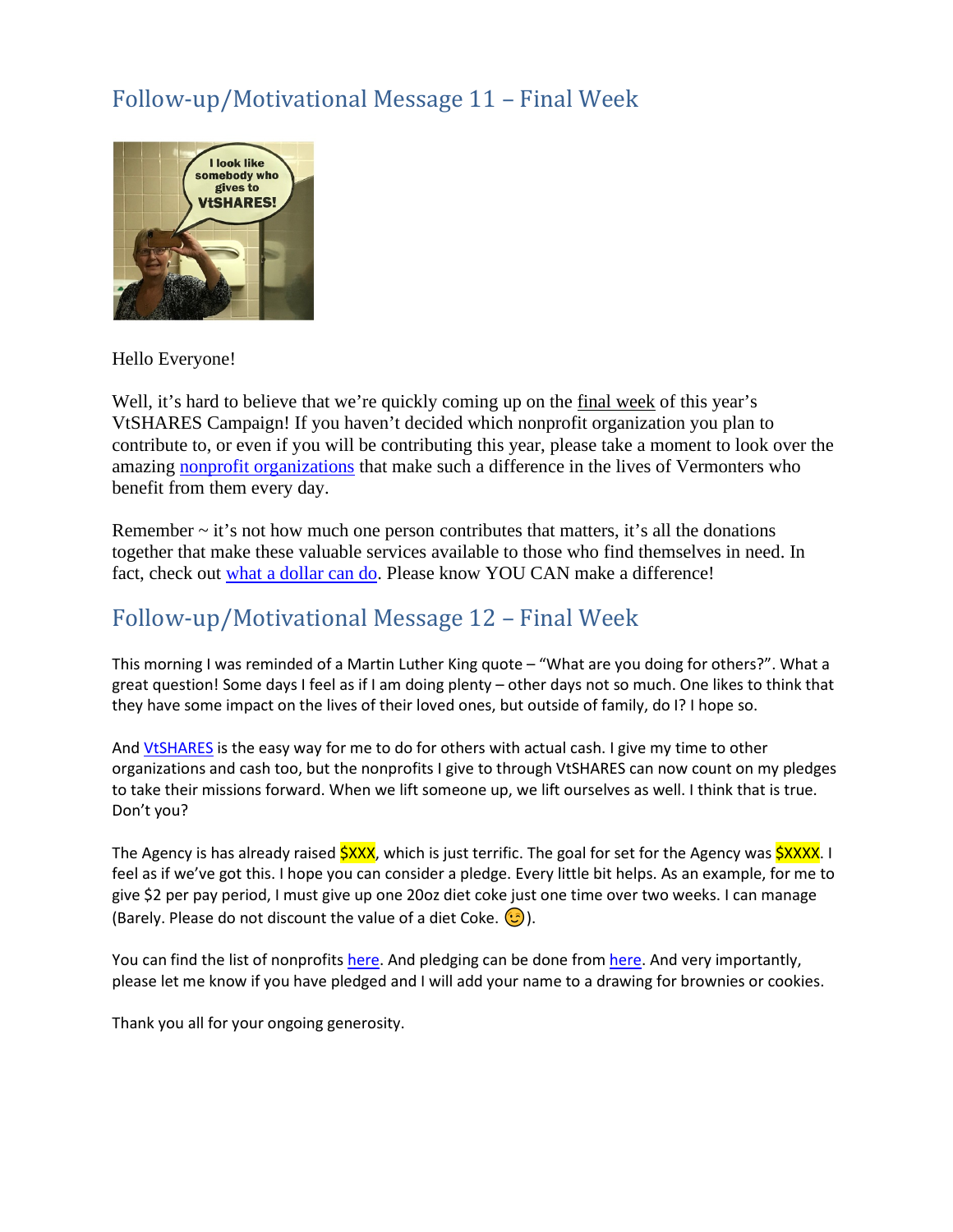#### Follow-up/Motivational Message 13 – To Exceed Your Goals



HAVE YOU HEARD THE GREAT NEWS????

We are only **XXX** VtSHARES contributions away from surpassing the total amount of last year's contributions! That's right.... Just XXX!

It's wonderful to see how we all come together to help and support those whose lives have been touched by hardships on so many levels. It's our contributions that make the difference!

Let's beat last year's number for total contributions!



And don't forget to send me an email to let me know if you've contributed to this year's Campaign, as I'll be holding a drawing for a VERY sweet surprise at the end of the Campaign.

Thank you all!